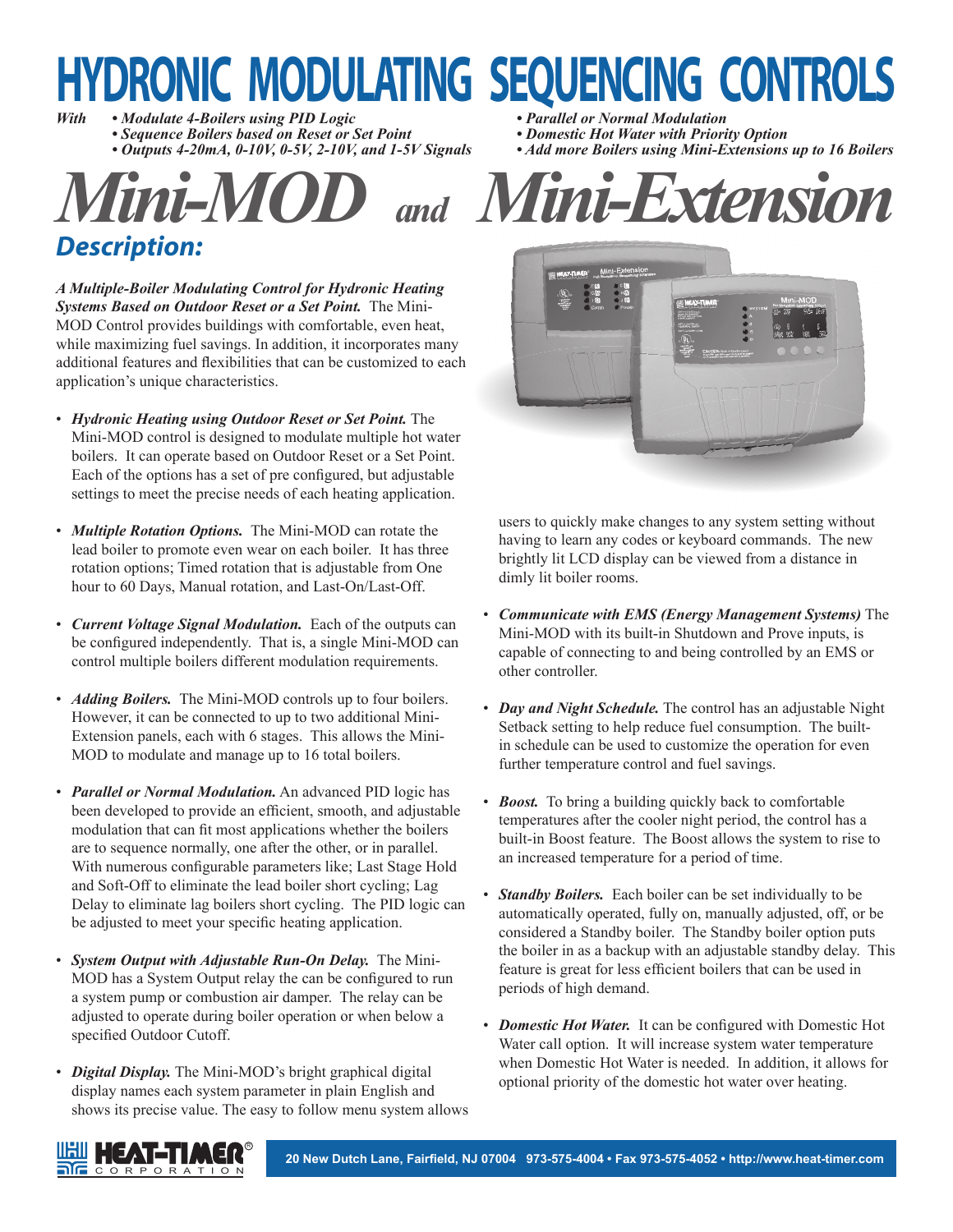#### *Features:*

- **Built-in Outdoor Reset or Set Point** That, combined with the PID sequencing makes the Mini-MOD the control of choice for a variety of Hydronic applications.
- **Minimum and Maximum System Temperature Adjustment**  Another safety feature that adds to boiler and system protection. The Minimum Temperature should be set to manufacturer's suggested minimum boiler temperature. When in Reset Mode, the Maximum Temperature is to protect system components from excessive heat.
- **Multiple Rotation Options** The Mini-MOD will rotate boilers using a variety of options. Either based on Time; ranging from 1 hour to 60 days in one hour increments, Last-On rotation; allows for the first boiler to fire to be the first boiler to turn off, and finally, manual rotation.
- **Standby Boiler with Delay -** Now you can set individual boilers to be either continuously On, Off, or adjusted manually to a specific modulation percent in addition to the Automatic option. In addition to the capability of Standby boiler, the Mini-MOD includes an adjustable Standby Delay.
- **Adjustable Pump Delay.** Allows the System Pump an additional Run-On time to disburse residual heat in boilers.
- **Normal and Parallel Modulation** Depending on the types of boilers the Mini-MOD is to control, it allows for two modes of modulation. Normal modulation will add boilers as more energy is needed. However, Parallel modulation will benefit high turndown ratio and lower water content boilers.
- **External Setback/Scheduling**  External Setback signal acceptance has been provided as an option for applications that are not to follow a predetermined schedule. In addition, an adjustable Day/Night schedule has been provided primarily for building heating.
- **Individual Boiler Modulation Adjustment** Each Boiler controlled by the Mini-MOD has a set of configurable settings that allows it to respond differently from the rest. A very beneficial feature when controlling different sizes or models of boilers.
- **Domestic Hot Water Priority Option** On a DHW Call the Mini-MOD will increase system temperature. Depending on the Priority setting, the Mini-MOD will either dedicate all output to domestic hot water alone or in addition to heat (leaving system pump running during DHW call).
- **Featured Adjustments: Lag Delay**  Helpful in reducing lag boiler short cycling, it allows the lag boiler an adjustable period of time before starting.
	- **Last Stage Hold**  A temperature add-on to the Set Point that is applied only to the lead boiler to eliminate its short cycling. A helpful when one boiler at low fire is too large in light load conditions.
	- **Soft-Off Delay** Providing an additional on period of time to boilers before turning off, this feature help stabilize operation output.
	- **Purge Delay**  An adjustment to match boiler pre-purge for better control.
- **Built-in Prove and Shutdown** The Prove can be used to check the status of other equipment, such as the end switch on a combustion air damper prior to firing the boilers. Furthermore, Shutdown can be activated from any safety control feed back.
- **Security** The Mini-MOD has an integral programming switch that can only be accessed when wiring cover has been unlocked and removed.

| <b>Item Description</b> | Part#     |
|-------------------------|-----------|
| <b>Mini-MOD</b>         | 926710-00 |
| <b>Mini-Extension</b>   | 926712-00 |

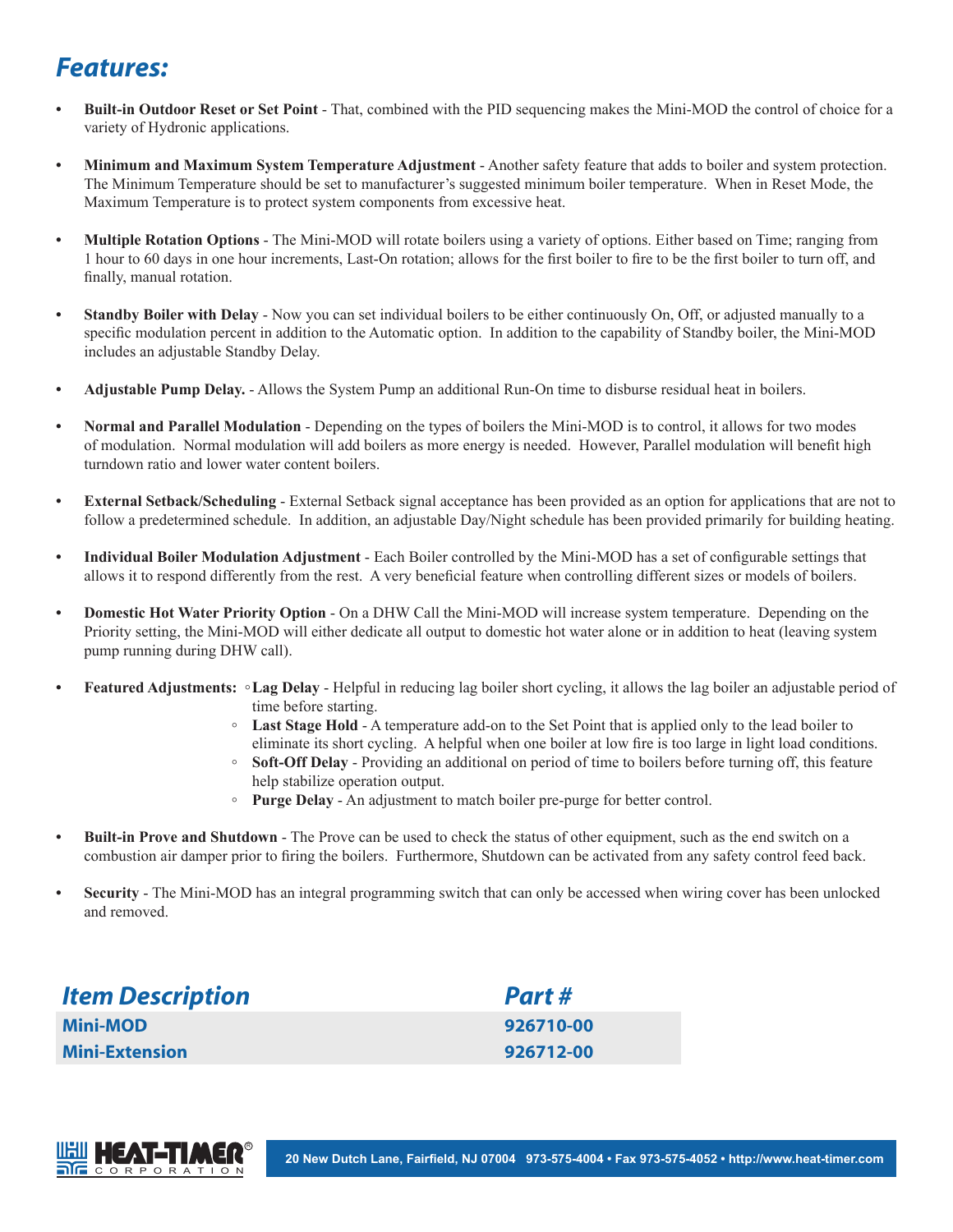## **MINI-MOD PANEL**



output for each stage.

a 6 pin phone line only (cable provided with Mini-Extension).

**CERTIFIED** 

ISO 9001:2000



**20 New Dutch Lane, Fairfield, NJ 07004 973-575-4004 • Fax 973-575-4052 • http://www.heat-timer.com**